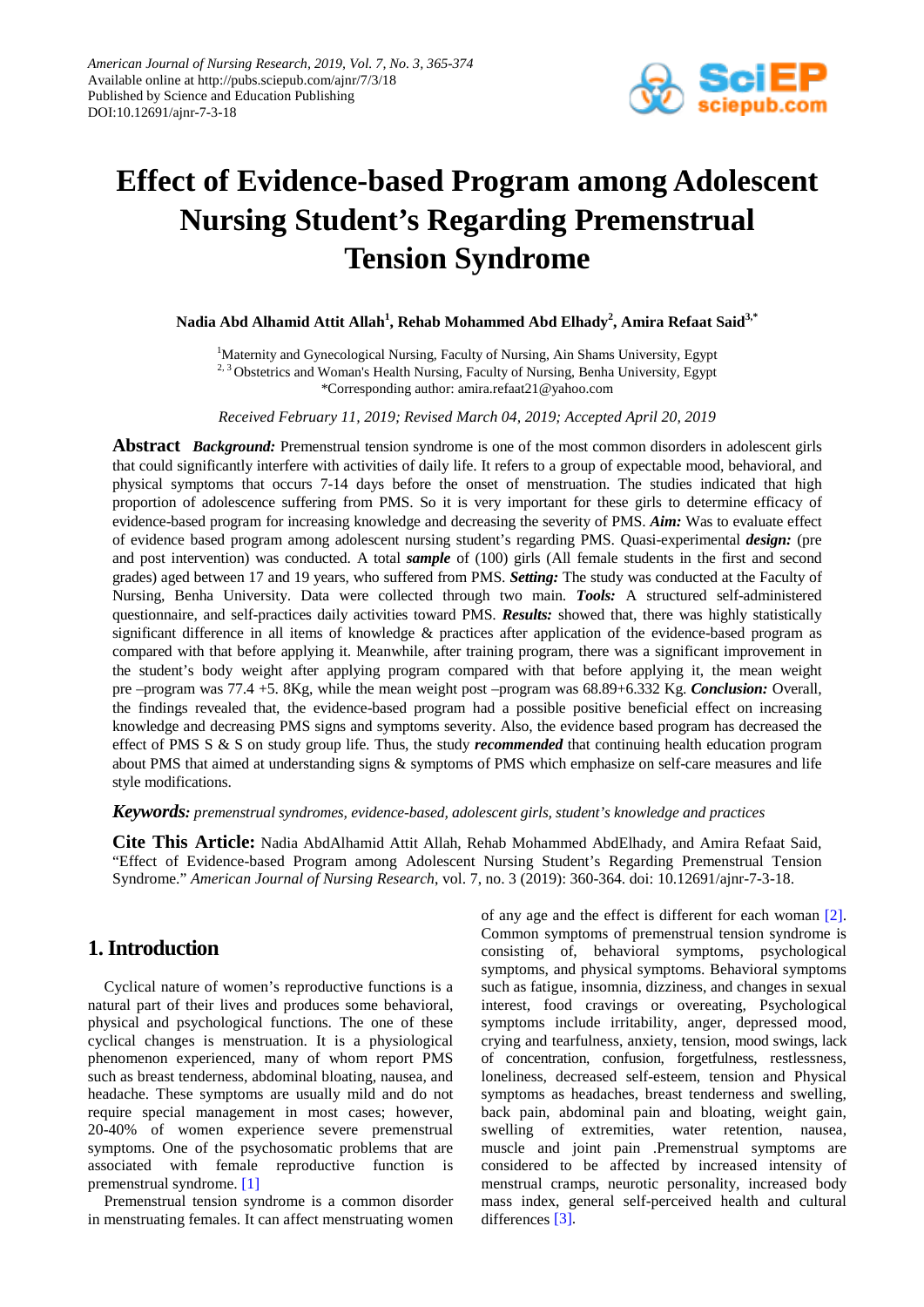Premenstrual tension disorders include premenstrual tension syndrome, premenstrual dysphonic disorder, and premenstrual worsening of another medical condition. A careful medical history and daily symptom monitoring across two menstrual cycles is important in establishing a diagnosis. Premenstrual tension syndrome is a collection of mood, behavioral, and physical symptoms that occurs 7–14 days before the onset of menstruation and subsides with the commencement of menstrual flow, this cycle continues repeatedly. This disorder is characterized by the cyclic recurrence of symptoms during the luteal phase of the menstrual cycle. [\[4\].](#page-9-3)

While PMS is linked to the luteal phase, the causes of PMS are not clear, but several factors may be involved. Changes in hormones during the menstrual cycle seem to be an important factor; changing hormone levels affect some women more than others. Chemical changes in the brain, stress, and emotional problems, such as depression, do not seem to cause PMS but they may make it worse. Low levels of vitamins and minerals, high sodium, alcohol, and caffeine can exacerbate symptoms such as water retention and bloating [\[5\].](#page-9-4) A variety of symptoms may be worsened by a high-salt diet, alcohol, or caffeine. The underlying mechanism is believed to involve changes in hormone levels. Reducing salt, caffeine, and stress along with increasing exercise is typically all that is recommended in those with mild symptoms. Calcium and vitamin D supplementation may be useful in some [\[6\].](#page-9-5)

Conversely, a lack of knowledge can contribute to a variety of responses including anxiety and self- care deficit [\[7\].](#page-9-6) It was chosen as one of the outcome measures for the evidence-based program in this study in order to determine whether there is a link between knowledge and health outcomes [\[8\].](#page-9-7) Adolescent girls should, therefore, have a greater knowledge of PMS and its impact on vital personal, interpersonal, and family relationships [\[9\].](#page-9-8)

Even though the etiology of PMS is still unknown; several management modalities have been shown to be effective for adolescents as evidence based program should empathize with and support the girl and her family, provide counseling and education, and facilitate family members' involvement in care [\[10\].](#page-9-9) Evidence based program was therefore developed in this study, and was evaluated in terms of increasing adolescent girls' PMS knowledge, and decreasing the incidence and severity of premenstrual and menstrual symptoms. Gaining knowledge has been in regarded as an important goal towards improving an individual's health status. It also helps to gain a means of controlling feelings of powerlessness [\[11\].](#page-9-10)

It is essential to make treatment available for these girls because many girls may feel shy and may be reluctant to report PMS and, consequently, do not seek medical advice which may in turn negatively impact both academic life and educational achievements and quality of life and activities of daily living. It is one of the roles of health care providers in the respective institutions to ask about and screen for PMS offer treatment if necessary [\[12\].](#page-9-11)

## **1.2. Significant of the research study**

**Premenstrual tension syndrome** (PMS) is a common disorder among women of reproductive age. Nearly **20-40%** of women report problems with their menstrual cycles. It is obvious that the PMS is complex in nature and is considered to be sufficient importance to warrant ongoing investigation. It is important for nursing students to understand the premenstrual tension syndrome for two reasons: 1) so they can counsel and advise them who has symptoms that there are forms of treatment that will alleviate dis comforts; 2) so they are aware that decreased mental efficiency occurs, This is a difficult problem in adolescence as the psychological changes that are occurring during this time of a woman's life are often complex and stressful. Premenstrual tension syndrome affects millions of women, has been recognized as a major disruption, this is because 40 million women in the world suffer from the symptoms of this syndrome and more than 5 million of them are going on treatment for mental and behavioral changes associated with this syndrome [\[13\].](#page-9-12) So, this study aimed to investigate effect of the evidence based program which was developed and designed to determine its efficacy in increasing knowledge and decreasing the severity of symptoms of premenstrual tension syndrome in adolescent girls suffering from premenstrual tension symptoms.

#### **1.3. Aim of the research study**

This research study was undertaken to investigate the efficacy of evidence-based program among adolescent girls suffering from premenstrual tension symptoms.

This aim was conducted and achieved in accordance with the principles outlined through:

- 1. Assessing undergraduate female nursing student's knowledge and self-care practices regarding premenstrual syndrome.
- 2. Developing and designing evidence based program according to undergraduate female nursing students suffering from premenstrual symptoms.
- 3. Evaluating the effect of undergraduate female nursing student's knowledge, self-care practices to decreasing the severity of symptoms of premenstrual syndrome.

### **1.4. Research Hypothesis**

In order to fulfill the purposes of the research study, the following hypothesis were formulated and tested.

The researchers hypothesized that; the undergraduate female nursing students who will receive the evidence-based program will expect to improve knowledge and self-care practices regarding premenstrual tension symptoms including physical and psychological well-being & to promote better health than before program.

## **2. Subjects and Method**

## **2.1. Research Design**

Quasi-experimental design (pre and post intervention) was utilized to fulfil the aim of this research study.

### **2.2. Research Setting**

This study was conducted at the Faculty of Nursing Benha University.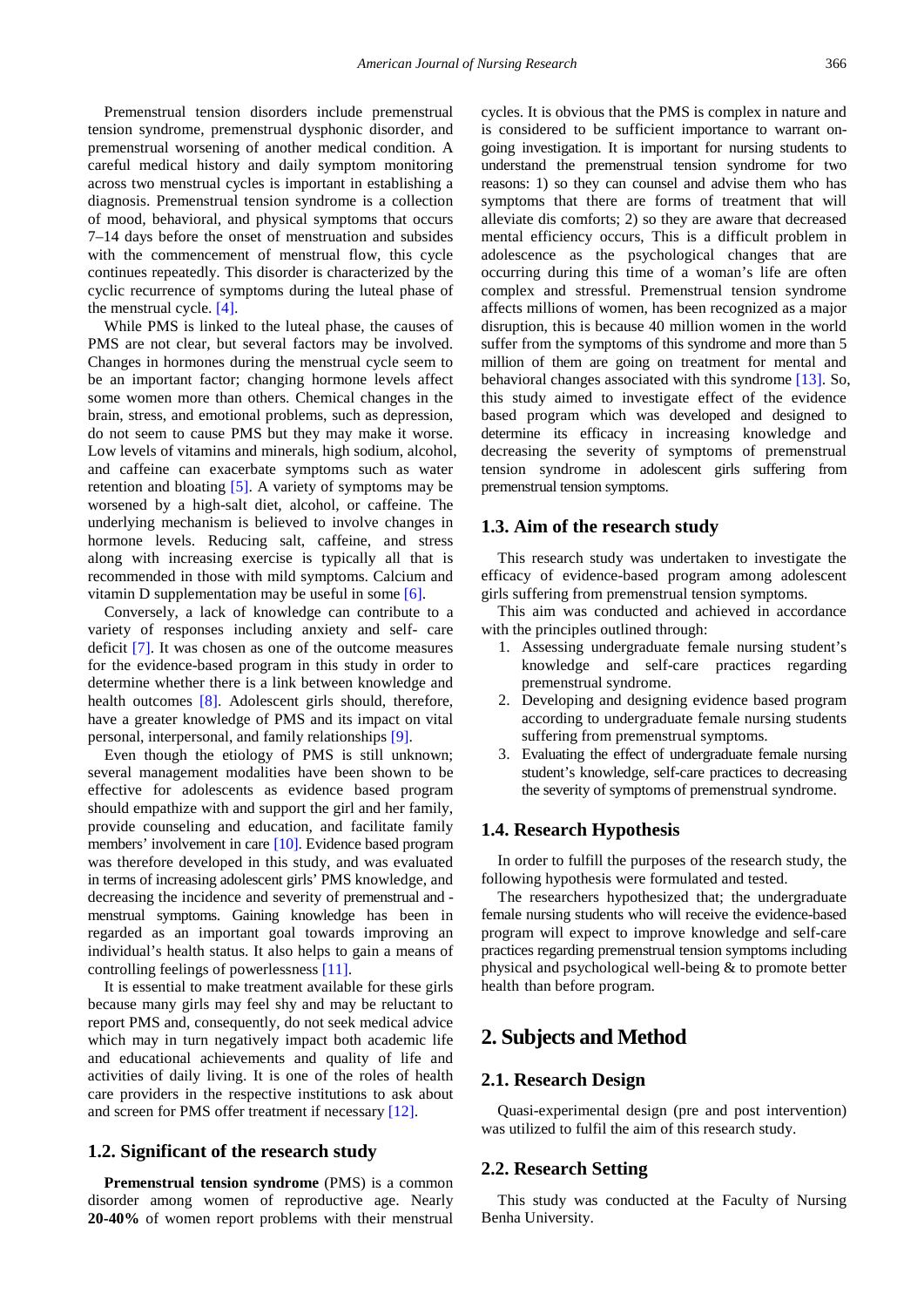## **2.3. Sample Type**

Multistage sampling was used in the research study.

## **Size and technique of sampling:**

- All female nursing adolescent students in the first and second grades of the faculty (300 students) included to determine the students who suffered from PMS
- All female nursing adolescent students who suffered from signs &symptoms of premenstrual tension syndrome determined by the researchers. Total number were (100) student out of total of 120 students have PMS signs and symptoms, 12 of the student were participated in the pilot study, (8) of the student did not wish to participate in the study.
- *Inclusion criteria included:* From the same Faculty, age from 17 to 19 years, not married and absence of self-reported genital diseases and history of abdominal pelvic surgery.

## **2.4. Tools of Data Collection**

Two tools were developed to collect data for this research study as follows:

#### **1. Structured Self-administered Questionnaire Sheet:**

It was designed by the researchers after reviewing the related national and international literatures; its purpose was to collect the necessary data which covers the aim of the research study. It will be designed in Arabic form; it was divided into three main parts:

*Part one:*

This part was used to assess the personal & general characteristics of the studied sample, e.g. (age, residence, grade, father's &mother's educational level, father's and mother's employment). Height and weight (Anthropometric measurements) was also measured by using the formula: BMI (kg/m 2) = Weight (kg) / Height 2 (m<sup>2</sup>).

*Part two:*

This part included details of premenstrual physical symptoms for studied sample such as (back ache, breast tenderness, headache, fatigue, nausea, vomiting, weight gain and abdominal distension) and psychological symptoms such as (anxiety, stress, crying, depression, loneliness, mood swings, insomnia and avoid socialization). *Part three:*

This part included general knowledge regarding premenstrual symptoms, it consisted of (4) items (definition, causes, signs & symptoms and complications of PMS).

 The student's total score of knowledge was classified as the following:

Poor knowledge answer<50% Average knowledge answer 50%- <75% Good knowledge answer 75%- <100%

### **2. Self-practices daily activities:**

This tool was developed by the researchers after reviewing related literatures to assess students selfpractices daily activities regarding premenstrual symptoms. It consisted of (4) items: -

 Diet included taking delivery food, healthy food and drinking caffeine.

 Exercises which included types of practiced exercises and duration of practicing exercises.

 Self-general hygiene included doing tooth brush, washing perineum from front to back and drying after clean.

Rest and sleep which included times of comfort and duration of sleep time.).

 The students' total score of practices was classified as the following:

• Satisfactory:  $\geq 60\%$  of total score.

Un satisfactory: < 60% of total score.

## **2.5. Ethical Considerations**

Research proposal was approved from ethical committee in the Faculty of Nursing, there was no risk for study subjects during application of the research, the study followed common ethical principles in clinical research, and written & oral consent was obtained from students who were willing to participate in the study, after explaining the nature and purpose of the study, confidentiality and anonymity were assured, study subject had the right to refuse to participate and withdraw from the study without any rational at any time, and study subject privacy was considered during collection of data

## **2.6. The Pilot Study**

After preparing the tools, a pilot study was carried out on 10 % undergraduate nursing female students) of the total sample size, were (12 students) to evaluate the efficiency and relevance of study tools of data collection. The necessary modifications used according to the analysis of the pilot study. Required modifications were done in the form of adding or omission of some questions and change types of some questions from open ended questions to closed ended questions`. The nursing students involved in the pilot study were excluded from the study.

**Tools Validity:** The tools used were reviewed for validity by three juries specialized in obstetrics and gynecological nursing and their notices were considered.

**Tools Reliability:** Reliability of undergraduate female students in knowledge tool was measured by using Cronbach's alpha test, and it was equal 0.867, so it founded highly reliable.

### **2.7. Procedure**

The following phases were adopted to fulfil the aim of the current research study; assessment, planning, implementation, and evaluation phases. These phases were carried out from the beginning of September 2018 to the end of February 2019 covering six months. Official approvals and letters to conduct this research were obtained from Dean of the Faculty of Nursing

## **Assessment phase:**

This phase encompassed interviewing the students to collect baseline data, at the beginning of interview the researchers greeted each student, explained the purpose, duration, and activities of the study. Pre-test was done to identify signs and symptoms of PMS, assess students' knowledge such as definition, etiology, symptoms, different risk factor, screening methods,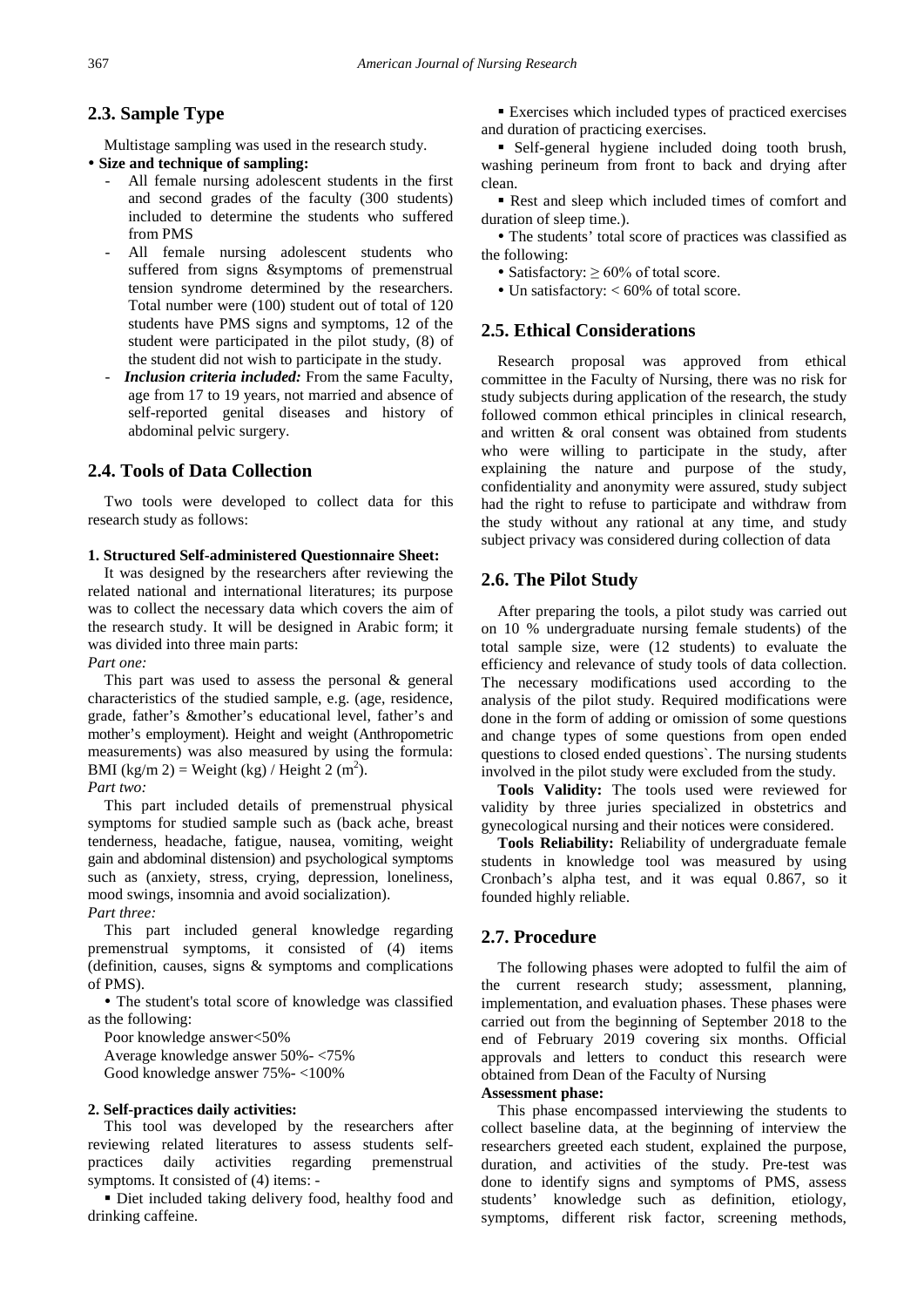treatment and prevention, healthy diet and physical activities regarding premenstrual symptoms. The data obtained during this phase constituted the base line for further comparison to evaluate the effect of the evidence based program. Average time for the completion of each student interview was around (30-40 minutes).

#### **Planning phase**

Based on baseline data obtained from pre-test assessment and relevant review of literature, the evidence based program was developed by the researchers in a form of printed Arabic booklet to satisfy the studied students regarding premenstrual syndrome.

**General objective of the evidence based program:** was to relieve student's physical and psychological symptoms of PMS.

**Specific objectives of the evidence based program:** after completion of the educational program, each student should be able to:

- Identify PMS.
- Explain clinical manifestation of PMS.
- Enumerate causes of PMS.
- Discuss pattern of prevention of PMS.
- Recognize short term &long-term complication of PMS.
- Identify healthy habits & practices to cope with it.

#### **Implementation phase**

Implementation of the evidence based program took (24) weeks period. Data were collected 3days /week by the researchers. The girls gathered in class room after finishing the lectures or after ending of clinical area's day. Informed written consent was obtained from the girls prior to data collection. The evidence based program involved (5) scheduled sessions. These sessions were repeated to each subgroup of (3-5) girls. The duration of each session lasted from half an hour to one hour including periods of discussion according to their achievement, progress and feedback. At the beginning of the first session an orientation to the evidence based program and its aims took place. Different methods of teaching were used such as modified lecture, group discussion and brainstorming. Suitable teaching media were included an educational booklet that distributed to students who suffered from premenstrual syndrome in the first day of the evidence based program.

#### **Evaluation phase**

After implementation of the evidence based program, the post test for improving students' knowledge and daily self-care practices, were done by the same format of the pre-test to evaluate the effect of the implemented evidence based program.

#### **2.8. Statistical Analysis**

Data were verified prior to computerized entry. The Statistical Package for Social Sciences (SPSS version 22.0) was used. Descriptive statistics were applied (e.g., mean, standard deviation, frequency and percentages). Test of significance (chi square( $X^2$ ) and paired t test (t)) was applied to test the study hypothesis. Spearman test of correlation coefficient (R) was calculated between knowledge, and self-care practices scores. A statistically significant difference was considered at p-value p≤0.05, and a highly statistically significant difference was considered at p-value  $p \leq 0.001$ .

## **3. Results**

<span id="page-3-0"></span>

**Figure 1:** Frequencies distribution of girls' age (n= 100)

[Figure 1](#page-3-0) shows that more than half of the students were the age 19 year (58%) and only 10% were  $17$ : > 18 year

**Table 1. Distribution of mean scores of anthropometrics measures of the studied girls (n= 100)**

<span id="page-3-1"></span>

| <b>Items</b>           | <b>Minimum</b>                                 | <b>Maximum</b> | $Mean \pm SD$                 |  |  |  |
|------------------------|------------------------------------------------|----------------|-------------------------------|--|--|--|
| Age                    | 17 years                                       | 19years        | 18.48±0.674<br>years          |  |  |  |
| Height                 | 150cm                                          | 165Cm          | $157.57 + 4.3$ . cm           |  |  |  |
| Weight pre-program     | 67Kg                                           | 90Kg           | $77.4 \pm 5.8$ Kg             |  |  |  |
| Weight post<br>program | 58 Kg                                          | 87 Kg          | 68.89±6.332 Kg                |  |  |  |
| T test                 | Weight pre -program VS.<br>Weight post program |                | $t = 12.07$<br>$P = 0.001***$ |  |  |  |

[Table 1](#page-3-1) displays there was highly statistically significant difference before and after implementing educational training program in relation to Physical characteristics of students with PMS, regarding mean age was 18.48±0.674 years, the mean Height were 157.57±4.3. cm, the mean Weight pre –program was  $77.4 \pm 5$ . 8Kg, while the mean Weight post –program was  $68.89 \pm 6.332$  Kg.

[Figure 2](#page-4-0) represents that relation between BMI among girls pre and post program. Most of the students (64.0%) were BMI is  $25.0$  to  $\leq 30$ , it falls within the overweight range post program and 23% of them were BMI is 30.0 or higher; it falls within the obese range.

Demographic are summarized in [Table 2,](#page-4-1) Shows that socio demographic characteristics of the studied students. It was found that most of students 82.0 % of girls were lived in rural area, as far as more than half of them were in the second grade. Regarding educational level, secondary educational father's level is the education level of the large proportion of them 38.0%, while 26.0 % of mother education read &write. 74.0 % of father's girls were employee and 68.0% of mothers were house wives.

[Table 3:](#page-5-0) The results of the relation between physical symptoms of premenstrual syndrome among girls pre and post program are illustrated that there was statistically significant difference before, and after implementing evidence-based program in relation to studied girl's physical symptoms of premenstrual syndrome regarding fatigue, nausea &vomiting ( $p < 0.05$ ) while there was a highly significant difference regarding back ache, breast tenderness and headache ( $p < 0.001$ )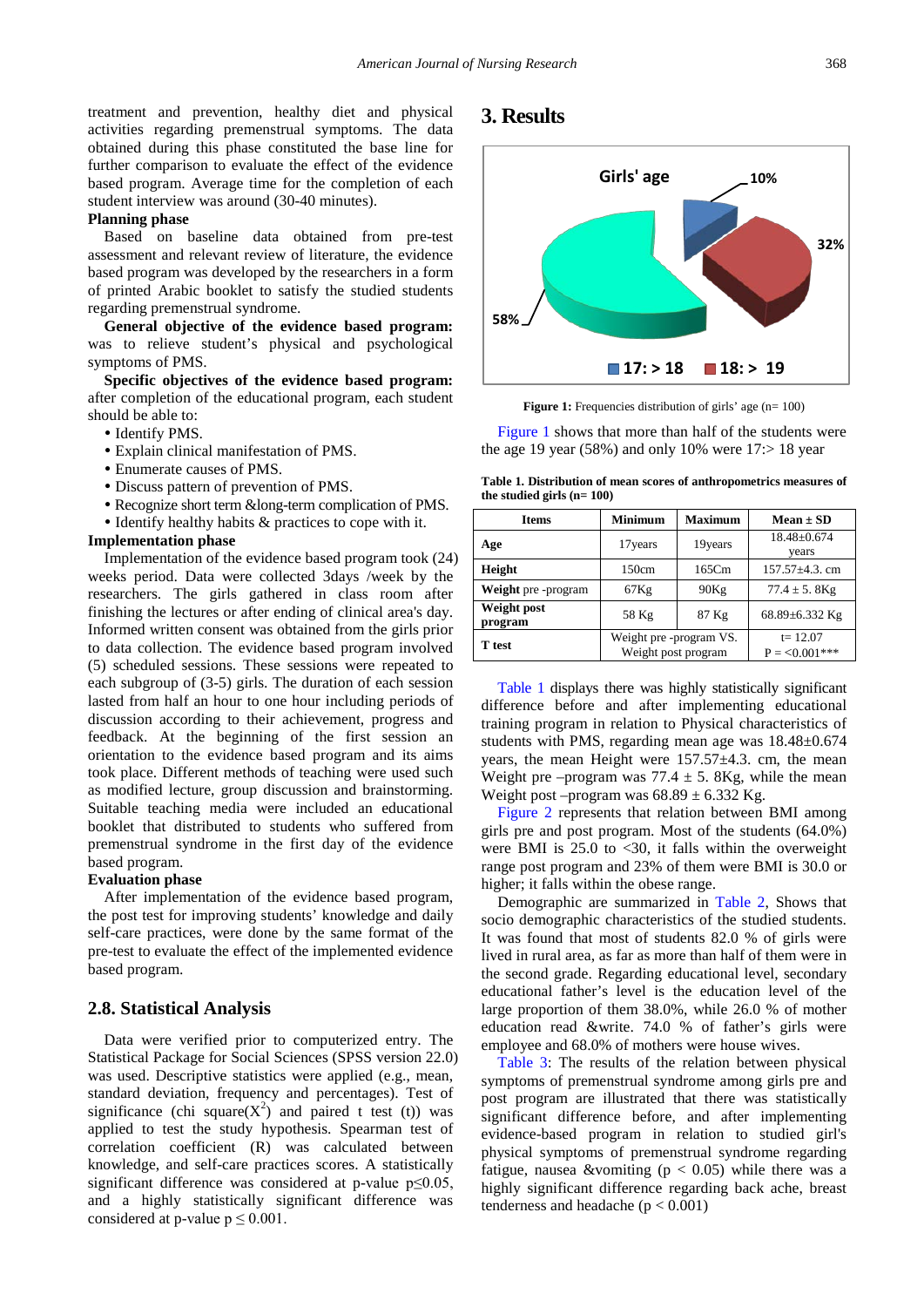<span id="page-4-0"></span>

**Figure 2.** The relation between BMI among girls pre and post program (n= 100)

|  | Table 2. Distribution of socio demographic characteristics of the studied sample (n= $100)$ |  |
|--|---------------------------------------------------------------------------------------------|--|
|--|---------------------------------------------------------------------------------------------|--|

<span id="page-4-1"></span>

| <b>Items</b>                      | Frequencies      | $\mathbf{0}_{\mathbf{0}}^{\prime}$ |
|-----------------------------------|------------------|------------------------------------|
| <b>Residence</b>                  |                  |                                    |
| Urban                             | 18               | 18.0                               |
| Rural                             | 82               | 82.0                               |
| Grade                             |                  |                                    |
| First                             | 40               | 40.0                               |
| Second                            | 60               | 60.0                               |
| <b>Father's educational level</b> |                  |                                    |
| Illiterate                        | $\boldsymbol{9}$ | 9.0                                |
| Read write                        | $\boldsymbol{7}$ | $7.0\,$                            |
| Preparatory                       | $18\,$           | 18.0                               |
| Primary                           | 20               | 20.0                               |
| Secondary                         | 38               | 38.0                               |
| University                        | $\,8\,$          | $\ \ 8.0$                          |
| <b>Father's employment</b>        |                  |                                    |
| Professional                      | 26               | 26.0                               |
| Employee                          | 74               | 74.0                               |
| Mother's educational level        |                  |                                    |
| Illiterate                        | $11\,$           | $11.0\,$                           |
| Read write                        | 26               | 26.0                               |
| Preparatory                       | 23               | 23.0                               |
| Primary                           | 15               | 15.0                               |
| Secondary                         | $25\,$           | 25.0                               |
| University                        | $11\,$           | 11.0                               |
| Mother's job                      |                  |                                    |
| Housewife                         | 68               | 68.0                               |
| Employee                          | 32               | 32.0                               |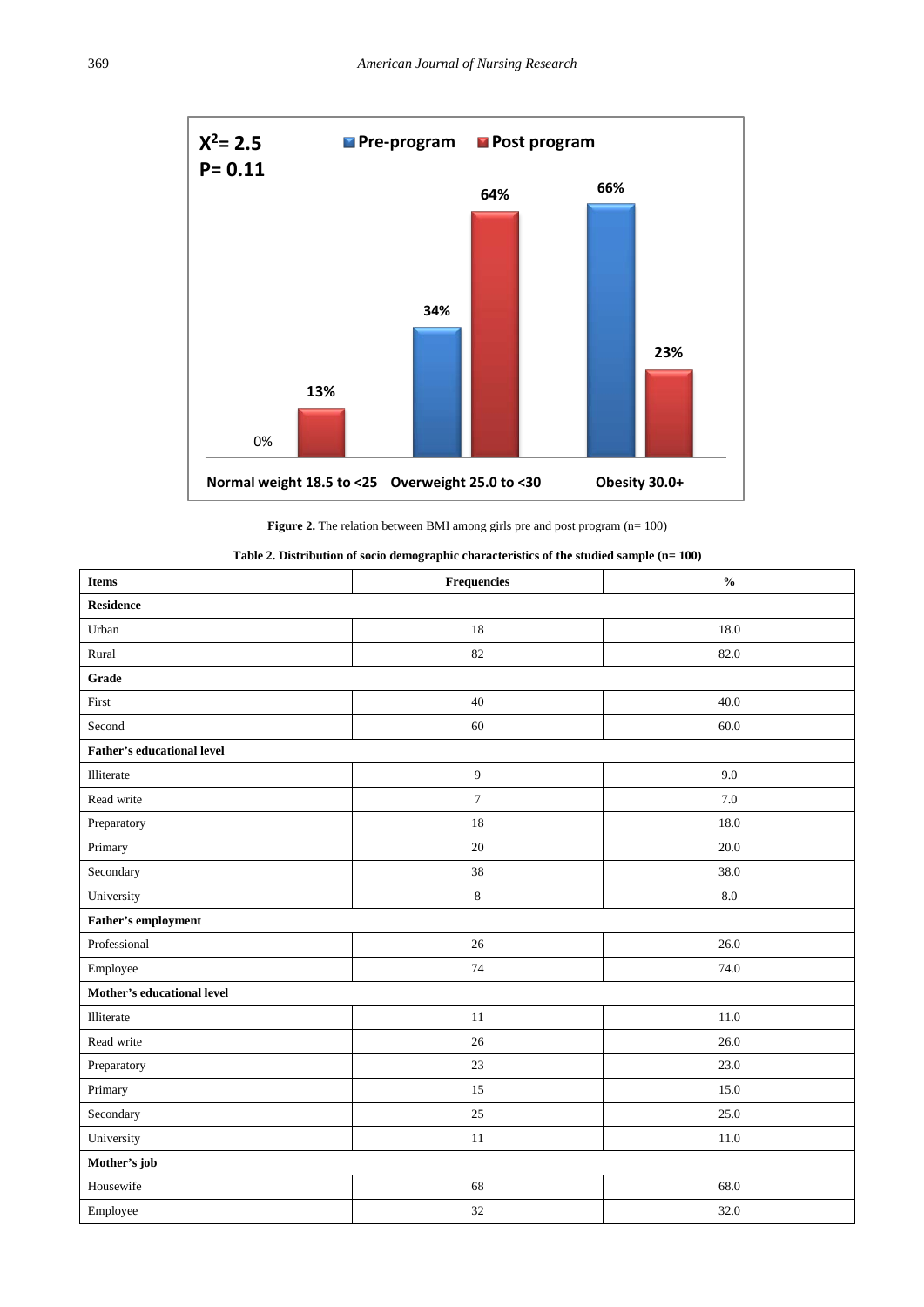<span id="page-5-0"></span>

| <b>Items</b>                |     | Pre-program   |                |               | Post program | ${\bf X}^2$   |    |               |                     |
|-----------------------------|-----|---------------|----------------|---------------|--------------|---------------|----|---------------|---------------------|
|                             | yes | $\frac{6}{9}$ | N <sub>0</sub> | $\frac{0}{0}$ | yes          | $\frac{6}{9}$ | No | $\frac{0}{0}$ | P value             |
| <b>Back ache</b>            | 72  | 72.0          | 28             | 28.0          | 24           | 24.0          | 76 | 76.0          | 12.2<br>$<0.001***$ |
| <b>Breast tenderness</b>    | 50  | 50.0          | 50             | 50.0          | 20           | 20.0          | 80 | 80.0          | 25.0<br>$<0.001***$ |
| Headache                    | 66  | 66.0          | 34             | 34.0          | 20           | 20.0          | 80 | 80.0          | 12.9<br>$<0.001***$ |
| <b>Fatigue</b>              | 77  | 77.0          | 23             | 23.0          | 15           | 15.0          | 85 | 85.0          | 5.3<br>$0.01**$     |
| <b>Nausea &amp;vomiting</b> | 20  | 20.0          | 80             | 80.0          | 9            | 9.0           | 91 | 91.0          | 0.59<br>$0.4**$     |
| Weight gain                 | 63  | 63.0          | 37             | 37.0          | 20           | 20.0          | 80 | 80.0          | 3.5<br>$0.6*$       |
| <b>Abdominal distension</b> | 46  | 46.0          | 54             | 54.0          | 15           | 15.0          | 85 | 85.0          | 3.0<br>$0.7*$       |

**Table 3. The relation between physical symptoms of premenstrual syndrome among studied sample pre and post evidence based program (n= 100)**

\* Not significant \*\* Significant \*\*\* Highly.

**Table 4. The relation between psychological health problems of premenstrual syndrome among studied sample pre and post evidence based program (n= 100)**

<span id="page-5-1"></span>

|                            |     | Pre-program   |                |               | Post program |               |                |               | ${\bf X}^2$           |
|----------------------------|-----|---------------|----------------|---------------|--------------|---------------|----------------|---------------|-----------------------|
| <b>Items</b>               | Yes | $\frac{6}{9}$ | N <sub>0</sub> | $\frac{0}{0}$ | yes          | $\frac{0}{0}$ | N <sub>0</sub> | $\frac{0}{0}$ | P value               |
| <b>Anxiety</b>             | 69  | 69.0          | 31             | 31.0          | 15           | 15.0          | 85             | 85.0          | 0.155<br>$0.4**$      |
| <b>Stress</b>              | 36  | 36.0          | 64             | 64.0          | 15           | 15.0          | 85             | 85.0          | 31.3<br>$< 0.001$ *** |
| Crying                     | 39  | 39.0          | 61             | 61.0          | 19           | 19.0          | 81             | 81.0          | 36.6<br>$<0.001***$   |
| <b>Depression</b>          | 45  | 45.0          | 55             | 55.0          | 9            | 9.0           | 91             | 91.0          | 12.1<br>$<0.001***$   |
| <b>Loneliness</b>          | 40  | 40.0          | 60             | 60.0          | 16           | 16.0          | 84             | 84.0          | 28.5<br>$< 0.001$ *** |
| <b>Mood swings</b>         | 38  | 38.0          | 62             | 62.0          | 11           | 11.0          | 89             | 89.0          | 20.1<br>$<0.001***$   |
| <b>Insomnia</b>            | 54  | 54.0          | 46             | 46.0          | 13           | 13.0          | 87             | 87.0          | 12.7<br>$< 0.001$ *** |
| <b>Avoid socialization</b> | 46  | 46.0          | 54             | 54.0          | 18           | 18.0          | 82             | 82.0          | 25.7<br>$<0.001***$   |

**Table 5. Distribution of the studied sample according to their knowledge about premenstrual syndrome pre and post evidence based program (n=100)**

<span id="page-5-2"></span>

|                          | Preprogram                                |               |                   |               |                   |               | Post program         |               |                   |               |                  |                     |       |             |
|--------------------------|-------------------------------------------|---------------|-------------------|---------------|-------------------|---------------|----------------------|---------------|-------------------|---------------|------------------|---------------------|-------|-------------|
| <b>Items</b>             | Good<br>Average<br>knowledge<br>knowledge |               | Poor<br>knowledge |               | Good<br>knowledge |               | Average<br>knowledge |               | Poor<br>knowledge |               | т<br><b>Test</b> | <b>Significance</b> |       |             |
|                          | No                                        | $\frac{6}{9}$ | No                | $\frac{6}{9}$ | No.               | $\frac{0}{0}$ | N <sub>0</sub>       | $\frac{0}{0}$ | N <sub>0</sub>    | $\frac{0}{0}$ | No               | $\frac{0}{0}$       |       |             |
| <b>Definition of PMS</b> | 10                                        | 10.0          | 36                | 36.0          | 54                | 54.0          | 90                   | 90.0          | $\overline{ }$    | 7.0           | $\sqrt{2}$       | 3.0                 | 15.42 | $<0.001***$ |
| <b>Causes of PMS</b>     |                                           | 4.0           | 27                | 27.0          | 69                | 69.0          | 99                   | 99.0          |                   | 0.0           |                  | 1.0                 | 28.10 | $<0.001***$ |
| <b>Symptoms of PMS</b>   |                                           | 9.0           | 40                | 40.0          | 51                | 51.0          | 51                   | 51.0          | 46                | 46.0          | $\mathbf{r}$     | 3.0                 | 9.82  | $<0.001***$ |
| complications of PMS     | 10                                        | 10.0          | 57                | 57.0          | 33                | 33.0          | 100                  | 100.0         | $\theta$          | 0.0           |                  | 0.0                 | 22.51 | $<0.001***$ |

[Table 4](#page-5-1) displays that, there was statistically significant difference before, and after implementing evidence based program in relation to studied girl's psychological health problems of premenstrual syndrome regarding anxiety  $(p < 0.05)$  while there was a highly significant difference regarding stress, crying, depression, loneliness, mood swings, insomnia and avoid socialization ( $p < 0.001$ ).

[Table 5](#page-5-2) shows Distribution of the studied sample according to their knowledge about premenstrual syndrome pre and post evidence based program, were shown to be significant predictors, reflected that, there was highly statistically significant difference at p- values (p<0.001) in all items of knowledge after application of the evidence-based program as compared with before application of this program.

[Table 6](#page-6-0) shows that, there was highly statistically significant difference at p- values  $(p<0.001)$  in all items of girls' daily self-practices after application of the evidencebased program as compared with before application of the program.

[Table 7](#page-6-1) shows that, there was highly statistically significant difference at p- values  $(p<0.001)$  in all items of girls' daily self-practices sample according to exercises, sleep and rest during premenstrual syndrome after application of the evidence based program as compared with before application of the program.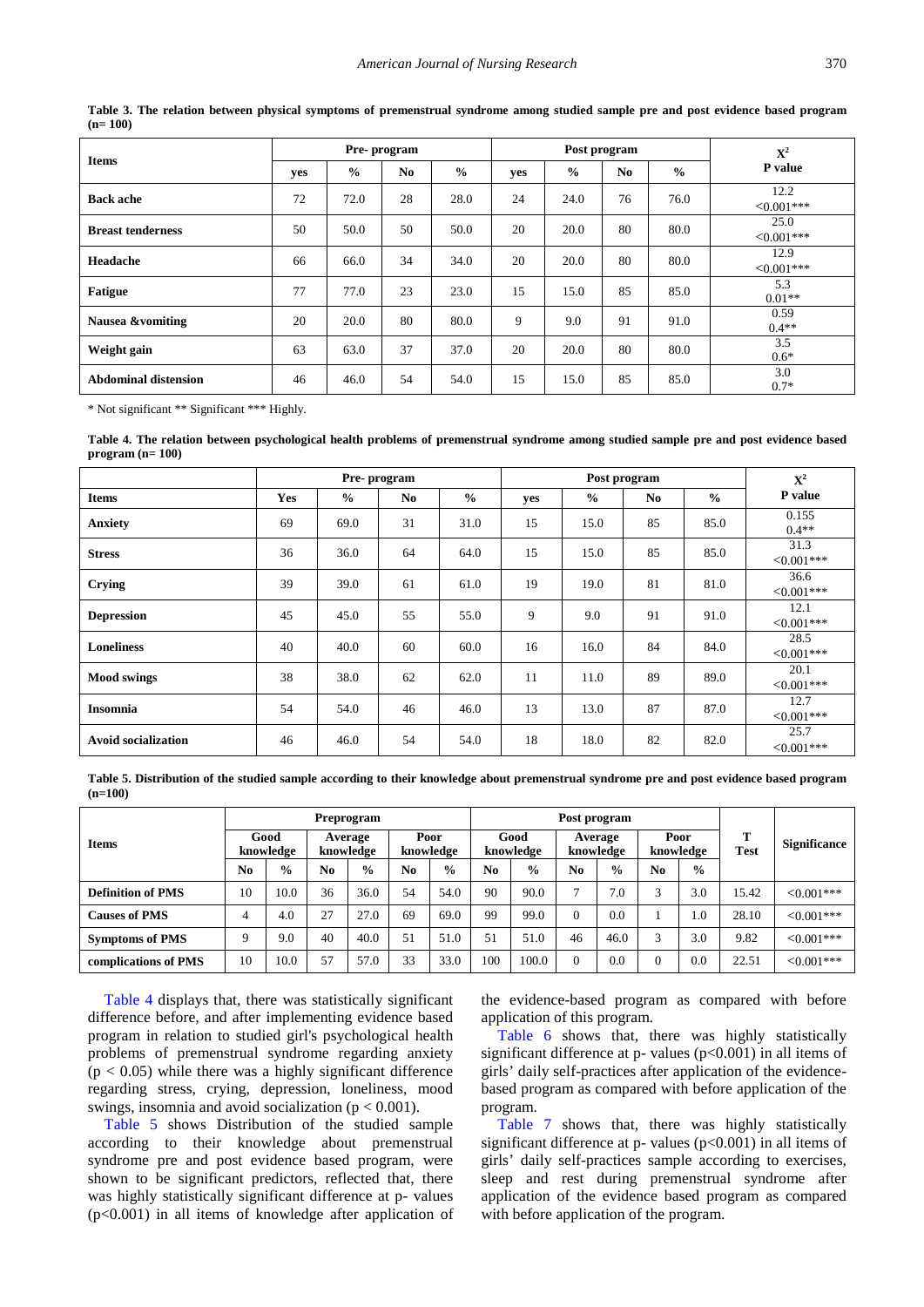<span id="page-6-0"></span>

|                                     |                       | Preprogram |                         |               |                       |      | Post program            |      |                      |               |
|-------------------------------------|-----------------------|------------|-------------------------|---------------|-----------------------|------|-------------------------|------|----------------------|---------------|
| Items                               | Adequate<br>practices |            | Inadequate<br>practices |               | Adequate<br>Practices |      | Inadequate<br>Practices |      | $\mathbf{T}$<br>Test | Significance  |
|                                     | N <sub>0</sub>        | $\%$       | No                      | $\frac{0}{0}$ | N <sub>0</sub>        | $\%$ | N <sub>0</sub>          | $\%$ |                      |               |
| Taking a healthy diet               | 55                    | 55.0       | 45                      | 45.0          | 73                    | 73.0 | 27                      | 27.0 | 6.20                 | $<0.001***$   |
| Taking delivery food                | 55                    | 55.0       | 45                      | 45.0          | 72                    | 72.0 | 28                      | 28.0 | 6.05                 | $<0.001***$   |
| Drinking caffeine                   | 74                    | 74.0       | 26                      | 26.0          | 72                    | 72.0 | 28                      | 28.0 | 9.18                 | $<0.001***$   |
| <b>Tooth Bruch</b>                  | 38                    | 38.0       | 62                      | 62.0          | 75                    | 75.0 | 25                      | 25.0 | 5.87                 | $<0.001***$   |
| Washing perineum from front to back | 21                    | 21.0       | 79                      | 79.0          | 96                    | 96.0 | 4                       | 4.0  | 16.38                | $< 0.001$ *** |
| Drying after clean                  | 16                    | 16.0       | 84                      | 84.0          | 89                    | 89.0 | 11                      | 11.0 | 14.91                | $<0.001***$   |

**Table 6. Distribution of the studied sample according to their girls' practices during premenstrual syndrome pre and post evidence based program (n=100)**

**Table 7. Distribution of the studied sample according to exercise, sleep and rest during premenstrual syndrome pre and post evidence based program (n=100)**

<span id="page-6-1"></span>

|                                          | Preprogram       |                       |              |                         |                |                       | Post program   |                         |           |                     |
|------------------------------------------|------------------|-----------------------|--------------|-------------------------|----------------|-----------------------|----------------|-------------------------|-----------|---------------------|
| Items                                    |                  | Adequate<br>practices |              | Inadequate<br>Practices |                | Adequate<br>practices |                | Inadequate<br>practices | T<br>test | <b>Significance</b> |
|                                          | N <sub>o</sub>   | $\frac{0}{0}$         | No           | $\%$                    | No             | $\%$                  | No             | $\%$                    |           |                     |
| Regular practices of physical exercises. |                  |                       |              |                         |                |                       |                |                         |           |                     |
| Yes                                      | 10               | 10.0                  | 6            | 6.0                     | 73             | 73.0                  | 12             | 12.0                    | 13.12     | $< 0.001$ ***       |
| N <sub>o</sub>                           | $\overline{7}$   | 7.0                   | 77           | 77.0                    | 11             | 11.0                  | $\overline{4}$ | 4.0                     |           |                     |
| Duration                                 |                  |                       |              |                         |                |                       |                |                         |           |                     |
| Every 2 weeks                            | $\overline{7}$   | 7.0                   | 77           | 77.0                    | $\Omega$       | 0.0                   | $\theta$       | 0.0                     | 26.15     | $< 0.001$ ***       |
| Every week                               | 10               | 10.0                  | 6            | 6.0                     | 11             | 11.0                  | 12             | 12.0                    |           |                     |
| Less than 3 days                         | $\boldsymbol{0}$ | 0.0                   | $\mathbf{0}$ | 0.0                     | 73             | 73.0                  | $\overline{4}$ | 4.0                     |           |                     |
| Types of practiced exercises             |                  |                       |              |                         |                |                       |                |                         |           |                     |
| Running                                  | 3                | 3.0                   | 33           | 33.0                    | $\Omega$       | 0.0                   | $\theta$       | 0.0                     | 17.93     | $<0.001***$         |
| Walking                                  | 14               | 14.0                  | 44           | 44.0                    | 8              | 8.0                   | $\overline{7}$ | 7.0                     |           |                     |
| Aerobic                                  | $\mathbf{0}$     | 0.0                   | 6            | 6.0                     | 76             | 76.0                  | 9              | 9.0                     |           |                     |
| Rest &sleep                              |                  |                       |              |                         |                |                       |                |                         |           |                     |
| Yes                                      | 11               | 11.0                  | 19           | 19.0                    | 84             | 84.0                  | 16             | 16.0                    | 15.22     | $<0.001***$         |
| No                                       | 6                | 6.0                   | 64           | 64.0                    | $\overline{0}$ | $\overline{0}$        | $\overline{0}$ | 0.0                     |           |                     |
| How many sleeping periods                |                  |                       |              |                         |                |                       |                |                         |           |                     |
| Less than 8 hours daily                  | 11               | 11.0                  | 45           | 45.0                    | $\Omega$       | 00                    | $\overline{0}$ | 0.0                     | 6.55      | $<0.001***$         |
| 8 hours daily                            | 5                | 5.0                   | 28           | 28.0                    | 84             | 84.0.                 | 16             | 16.0                    |           |                     |
| More than 8hours daily                   | $\mathbf{1}$     | 1.0                   | 10           | 10.0                    | $\overline{0}$ | 0.0                   | $\overline{0}$ | 0.0                     |           |                     |

**Table 8. The correlation between the duration of suffering from psychological health problems of premenstrual syndrome among girls and their knowledge/practices pre and post evidence based program (n= 100)**

<span id="page-6-2"></span>

| Items           | The duration of suffering from psychological health problems |                          |                     |                          |  |  |  |  |  |  |  |
|-----------------|--------------------------------------------------------------|--------------------------|---------------------|--------------------------|--|--|--|--|--|--|--|
|                 |                                                              | Pre- program             | Post program        |                          |  |  |  |  |  |  |  |
|                 | Pearson Correlation<br>r                                     | Significant<br>(p value) | Pearson Correlation | Significant<br>(p value) |  |  |  |  |  |  |  |
| Total knowledge | 0.218                                                        | $0.030**$                | $-0.129*$           | 0.200                    |  |  |  |  |  |  |  |
| Total practices | 0.164                                                        | 0.104                    | 0.350               | $0.000***$               |  |  |  |  |  |  |  |

\* Negative correlation \*\* Correlation is significant at the 0.05 level (1-tailed). \*\*\* Highly significant.

[Table 8](#page-6-2) illustrates that, there was a positive highly statistically significant correlation between the duration of suffering from psychological health problems regarding total knowledge and total practices scores before and after implementation of the evidence based program

## **4. Discussion**

In this research the researchers attempted to investigate the efficacy of evidence based program among adolescent students suffering from premenstrual symptoms. The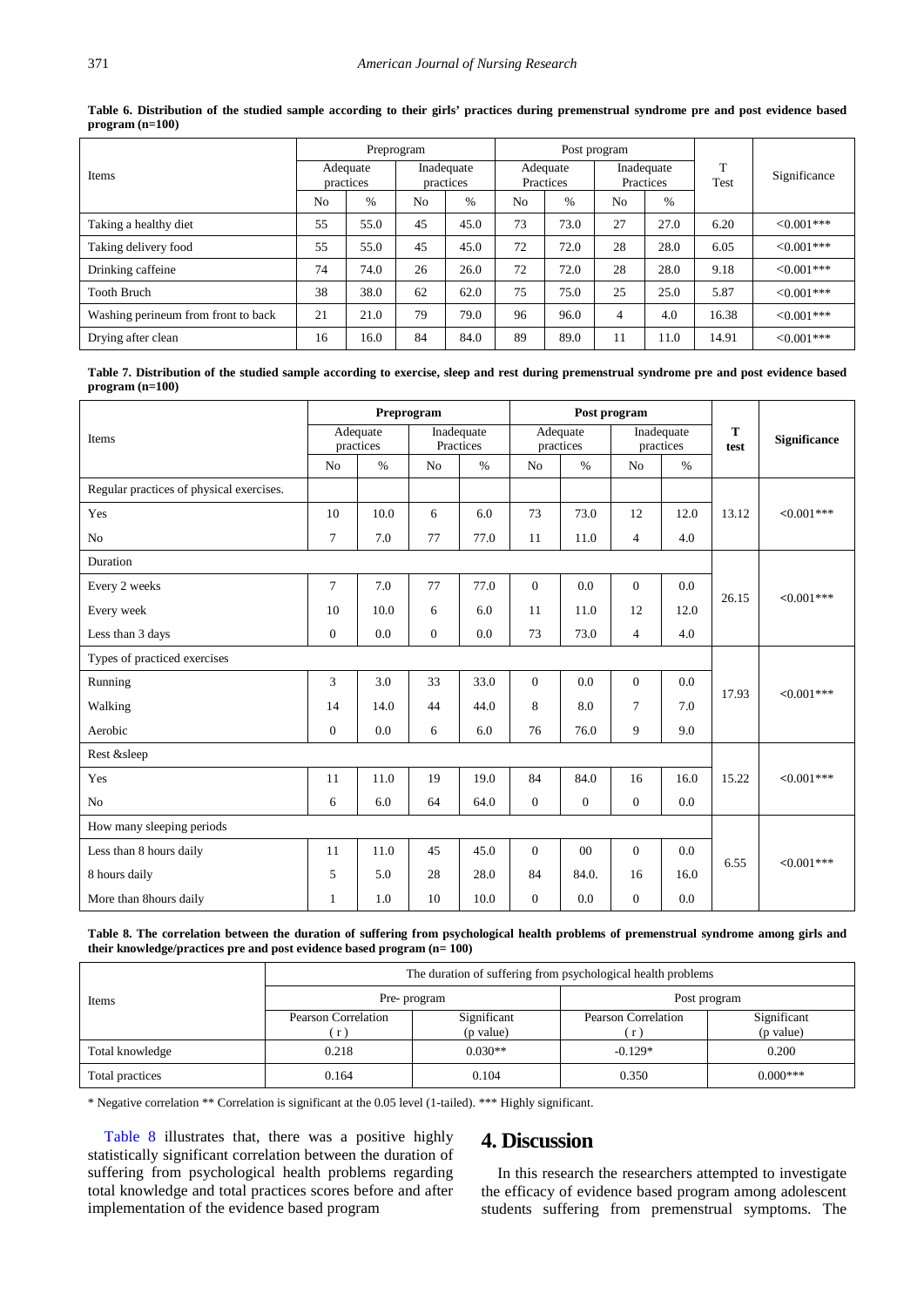findings of this research study were approved the research hypothesis which is the undergraduate female nursing students who will receive the evidence-based program will expect to improve knowledge and self-care practices regarding premenstrual tension symptoms including physical and psychological well-being & to promote better health than before program.

As regard characteristics of the studied sample, the current research study found that more than half of the students were the age 19 years and only ten percent were  $17$ :  $> 18$  year with a mean age  $18.48 \pm 0.674$  years. Most of students of girls were lived in rural area, as far as more than half of them were in the second grade. Regarding educational level, secondary educational father's level is the education level of the large proportion of them 38.0%, while 26.0 % of mother education read & write. Also more than three quarter of father's girls was employees and two third of mothers were house wives. These findings matched with [\[14\]](#page-9-13) who studied influence of body mass index on menstrual irregularities in adolescent girls and reported that, the mean age of the girls was 19.96, and most of their fathers in the public sector.

Additionally [\[15\]](#page-9-14) who studied improving life style among nursing students regarding menstrual disorders through an educational training program was found that more than three quarters of these girls live in rural area. On the contrary, [\[16\]](#page-9-15) who studied relationship between premenstrual syndrome and basic personality traits and reported that the mean age of the participants was  $20.20 \pm$ 1.65 years; 26.3% of them lived in rural areas; 48% of their mothers and 33.1% of their fathers were primary school graduates

The present research study indicated that, there was highly statistically significant difference before and after implementing evidence based program regarding weight and BMI among girls pre and post evidence based program. These results are in the same with [\[17\],](#page-9-16) who studied the relationship between body mass index and menstrual irregularities among the adolescents and showed that body mass index play a very important role for regulating menstrual cycle. So, adolescents have to take balance diet in order to maintain the normal BMI and regulate their menstrual cycle which is a determinant of women's health.

Also  $[18]$ , who studied the association of body mass index with menstrual cycle irregularities in women between 16 – 40-year age and concluded that menstrual irregularities are more common in obese women. Although other factors may be involved, obesity is one of the important causes of irregular menstrual cycles. Hence there is a role for lifestyle modifications such as exercises and diet in maintaining the normal body weight and ideal BMI in order to prevent menstrual irregularities as well as metabolic syndrome in women.This results in contrast with [\[19\]](#page-9-18) who studied effect of two intensity of aerobic exercise on clinical symptoms of premenstrual syndrome in fertile women, and showed that there was no relation was observed between body mass index and premenstrual syndrome symptoms.

Moreover [\[20\],](#page-9-19) who studied the prevalence of premenstrual syndrome and premenstrual dysphonic disorder among college students, concluded that premenstrual syndrome was associated with menstrual

cramps, positive family history, and symptom onset since menarche, and relatively higher body mass index. The most common symptoms are "fatigue/lack of energy," "decrease interest in work" followed by "anger/irritability.

As regard to physical symptoms of premenstrual syndrome among girls pre and post evidence based program, the results revealed that, there was statistically significant difference before, and after implementing evidence based program in relation to studied girl's physical symptoms of premenstrual syndrome regarding fatigue, nausea &vomiting while there was a highly significant difference regarding back ache, breast tenderness and headache. These findings are at the same line with [\[21\]](#page-9-20) who studied the effect of educational program on premenstrual syndrome in adolescent school girls in India, founded that a highly significant improvement in the severity of premenstrual symptoms after educational program . In addition to [\[11\]](#page-9-10) who studied the efficacy of educational program in increasing the knowledge and decreasing the severity of symptoms of PMS among secondary school going students in Hong Kong and found that, there is significant improvement in PMS symptoms in the study group when compared to the control group.

Also studied girl's psychological health problems of premenstrual syndrome, these results revealed that there was statistically and a highly statistically significant difference before, and after implementing evidence based program. These findings in congruent with a recent study reported that personality is a concept that can be improved through factors such as better education and a better environment. The following support measures can be suggested: participation in social groups for students who are introverts or have low levels of anger control and socialization; improvement of personality structure through using education; organizing of educational programs relating to coping with stress; and directing students to exercise programs and sportive activities [\[16\].](#page-9-15)

Moreover [\[22\],](#page-9-21) who studied the relationship between premenstrual syndrome and depression of female college students in Korea, founded that PMS is influenced by the psychological factors such as depression. This reflected that, the education program including PMS and depression is needed to promote health for female university students.

The current research results indicated that, there was highly statistically significant difference in all items of knowledge after application of the evidence based program as compared with before application of the evidence based program. These findings are at the same line with [\[7\]](#page-9-6) who showed that, the program was significantly increased the students' knowledge about PMS a similar finding was observed in research study which reported that the experimental group had significantly increased knowledge scores in post-test of premenstrual syndrome knowledge questionnaire compared with pre-test scores [\[23\].](#page-9-22) This may be due to knowledge regarding PMS; the education program has been of value in helping them to obtain a better understanding of health-related issues and PMS self-care measures. This information may also be necessary to develop a positive self-concept and positive self-practices towards menstruation-related symptoms, which are necessary for the subsequent adoption of self-care measures to improve general well-being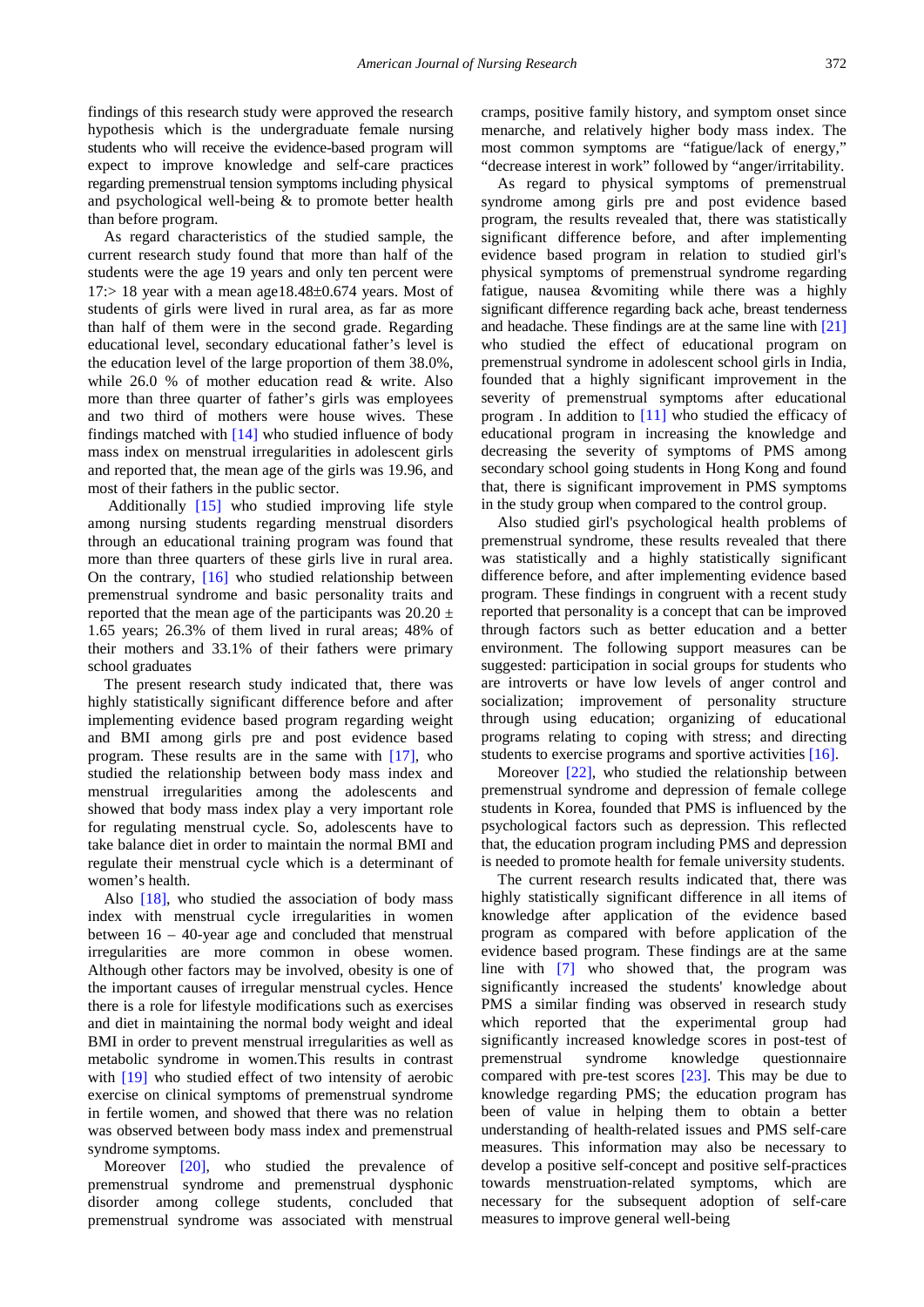The present research results indicated that there was highly statistically significant difference in all items of girls' practices during premenstrual syndrome after application of the educational training program as compared with before application of the educational training program.These finding matched with [\[24\]](#page-9-23) who studied the effects of health education programme on teenagers with premenstrual syndrome and suggested that the short-term effects of a PMS nutritional education programme for teenagers was proven useful and the program should be applied to PMS nutrition education for PMS clients as well as health professionals.

Also, these finding was supported by [\[25\]](#page-9-24) who showed that aerobic exercise training to patients suffering from PMS can reduce symptoms, resulting in better job and social performance and can be used as a treatment, this may be due to self-care measures relating to lifestyle modifications, most particularly nutrition and exercise can be helpful in preventing, alleviating the number and severity of symptoms more over [\[26\]](#page-9-25) who studied premenstrual syndrome, associated symptoms and evidence based nursing management and revealed decrease severity of premenstrual symptoms after administration of evidence-based nursing management for 3 months (3 menstrual cycles), this may be due to exercises is likely to reduce and help alleviate PMS symptoms . From point of the researchers view early identification, exploration during adolescence through health education about dietary improvements & regular exercises, and supporting measures, may be helpful for enhancement of overall health status especially reproductive health to prevent many of premenstrual disorders.

The present research results indicated that, there was a positive highly statistically significant correlation between the duration of suffering from psychological health problems regarding total knowledge and total practices scores before and after implementation of evidence based program. This finding in congruent with [\[7\]](#page-9-6) who studied the effects of an educational program in increasing knowledge and reducing premenstrual syndrome signs, symptoms and severity among nursing college students, who concluded that, the educational program had a positive effect on increasing knowledge and decreasing PMS signs and symptoms severity, and also added that the program has decrease the effect of PMS signs and symptoms on study group life.

These findings was supported the researches findings which suggesting that the evidence based program could have been the source of the reduction in PMS symptoms of the experimental group of young adolescents' girls [\[27\].](#page-9-26) This may be due to the benefits of the PMS evidence based program employed in this study provide support for the use of a multifactorial approach to interventions where biological and psychosocial factors were addressed within the program. As well as a decrease in the total PMS scores there was also a reduction in the experimental group's premenstrual symptoms of anxiety.

In summary, in this research study generally lacked basic knowledge regarding PMS; the evidence based program has been of value in helping them to obtain a better understanding of health-related issues and PMS self-care measures. This information may also be

necessary to develop a positive self-concept and self-practices towards menstruation-related symptoms. Which are necessary for the subsequent adoption of selfcare measures to improve general health and well-being of the adolescent students. Thus, incorporating information on menstruation, PMS and self-care measures as a regular subject and starting the education early in junior secondary schools would be helpful. Through adequate education, young schoolgirls could learn more effective means to manage their physical and psychological changes associated with puberty.

# **5. Limitation of the Study**

The current research study has few limitations, as follow: Difficulties to distinguish between premenstrual symptoms and stress associated symptoms for drawing a causal link between premenstrual symptoms and stress.

Some difficulties in persuading the students for the research subject because of misconception, traditional and insufficient health awareness for them.

Difficulties in gathering the study groups for the educational sessions at the same time because of the difference in their lectures time tables which add a lot of time to finish.

# **6. Conclusion**

Hence, from the research study results we can conclude that, Most of nursing students with PMS didn't follow self-care practices that related healthy diet and exercises before applying evidence based program. The evidence based program had a positive effect on increasing knowledge and decreasing PMS signs and symptoms severity. Also, the evidence based program has decreased the effect of PMS S&S on study group life. The implementation of the evidence-based program was effective and significantly improved nursing student's life activities toward PMS. Furthermore, the above-mentioned findings proved and supported the research hypothesis.

# **7. Recommendations**

 This study can be replicated with larger subjects in different faculties for generalizing the findings

 Continuing health education program about PMS that aimed at understanding sign and symptoms of PMS and emphasize on self-care measures and life style modifications are needed.

# **8. Further Researches**

 Nutritional patterns to determine the newer strategies need to be employed among all nursing students for effective management of PMS

 Health care providers in any institutions should screen for pre-menstrual tension syndrome sufferers and offer treatment if necessary.